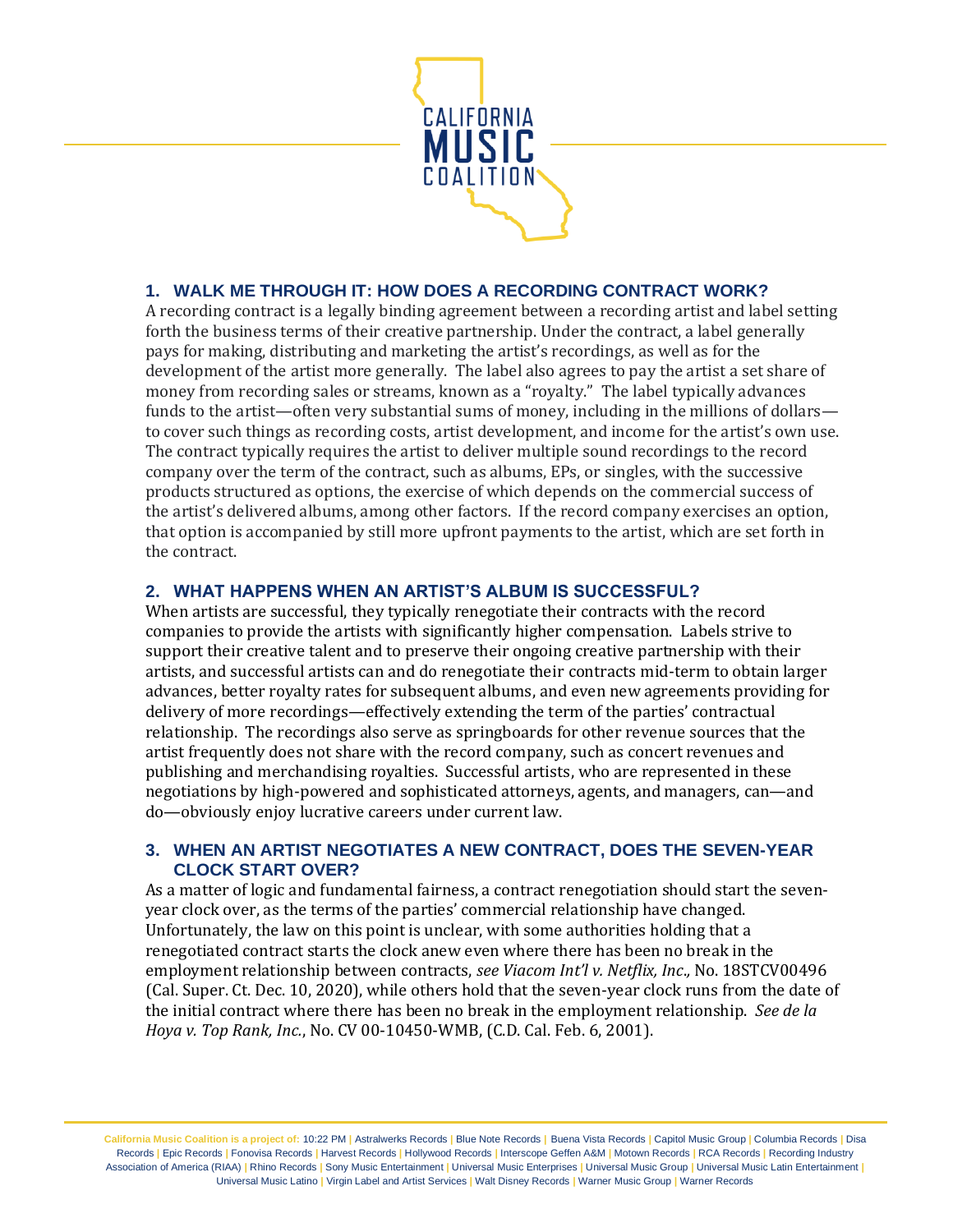# **4. WHY WAS THE RECORDING INDUSTRY GRANTED A CARVE-OUT IN THE SEVEN-YEAR RULE IN THE FIRST PLACE?**

Recent press accounts have mistakenly asserted that the recording industry was "exempted" from the seven-year rule, but, in fact, the recording industry has never been exempted from the rule. Under the state's existing law, recording artists are free to stop rendering personal services under their record deals after seven years, just as any party providing personal services under any other contract in California can walk away. In 1987, however, the California Legislature did amend the law in recognition of at least two qualities unique to recording contracts:

- **•** Performance under recording contracts is not meaningfully measured by time, but by deliverables – typically the number of albums delivered by an artist; and
- Recording artists (unlike, say, athletes and film stars) are in a position to control the results and the pace of their creative output – flexibility that allows them to work around touring schedules and other commitments and life events (e.g., filming a movie, having a baby, etc.) and to create new music on their own timeline.

Given these unique qualities of recording contracts, the law was amended to clarify that, while recording artists (like any other California employee) may unilaterally cease rendering personal services under their contracts after the seven-year period, record companies may collect damages for contractually-promised albums that the artist has not delivered prior to the date specified in the artist's notice to the record company as the date on which the artist will cease providing services under the contract. Without this provision, the Legislature realized, artists could sign a contract, receive all the benefits of the record company's investment in their careers (including, for example, advances, recording, production and tour support, artist development, marketing, etc.) and then do nothing (or do something else, like make movies) until the seven-year period expires, leaving the record company without a remedy for the album it was promised and did not receive.

Thus, current law in no way exempts the recording industry from the seven-year rule; it merely reaffirms that record labels have the right to the benefit of their bargain, and to receive damages for any recordings the artist did not deliver as promised under the contract.

# **5. DOES ANY OTHER STATE HAVE A SIMILAR SEVEN-YEAR RULE STATUTE?**

California is alone in this respect. In every other state, contracts between private parties for personal services—including entertainment industry contracts—are enforceable for the term freely and voluntarily agreed to by the parties to the contract without any limitation as to time or available remedies. In California, a person who promises to perform personal services may walk away from his or her contractual obligations after seven years, permitting only the person delivering the services to enforce the contract beyond a period of seven years.

# **6. WHY IS IT BETTER FOR THE ARTIST IF THE LABEL HAS MORE TO EXERCISE AN OPTION?**

AB 983 would add a new provision to existing law that would require record companies to exercise an option for additional albums in a multi-record deal within twelve months of an album's commercial release (whichever is earlier) – effectively reducing the seven-year rule to nine months. This provision cannot be waived and would bar artists from agreeing to include longer option periods in their contracts.

That window would not provide sufficient time to evaluate an artist's commercial performance; it can often take far longer to evaluate whether an artist's commercial performance can justify the investment associated with exercising further options. Arbitrarily

l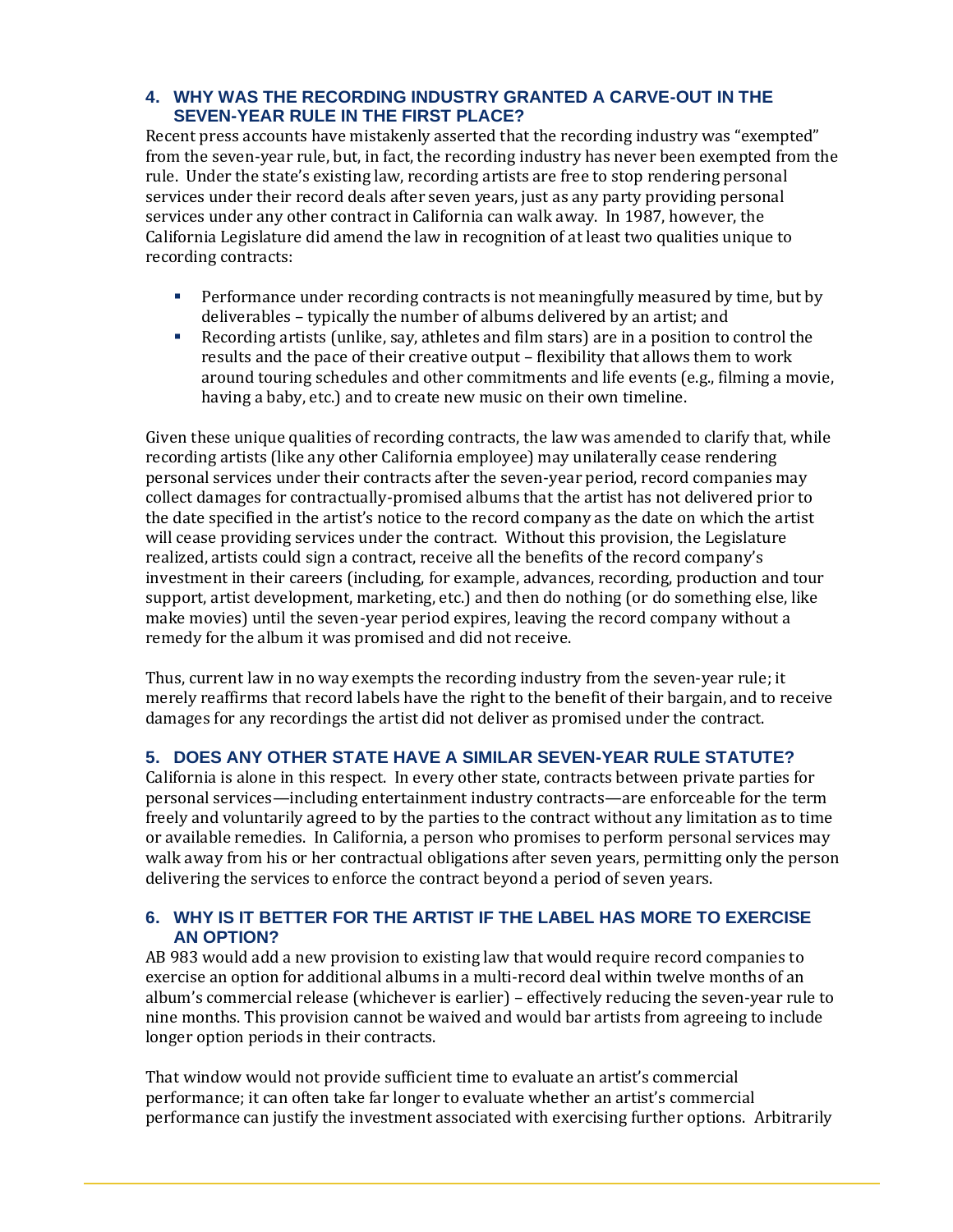requiring contracts to limit such decisions to a twelve months period would short circuit that evaluation in ways that undermine artist development and growth.

If options must be exercised on an arbitrary clock, record companies will invariably decline options and drop artists from their rosters, undercutting developing artists whose careers would be cut short by such forced actions. In addition, the expedited timeline would often conflict with effective marketing and release strategies – especially for less well known artists where a longer "build" period can help them make a convincing commercial case for the exercise of options (and the new payments that would produce).

### **7. HOW WOULD AB 983 IMPACT RENEGOTIATIONS BETWEEN ARTISTS AND LABELS?**

Artists and labels often renegotiate contracts to recognize initial success and reflect deepening creative and commercial partnerships – indeed, it is very rare that any artist stays on their initial contract for a full seven year term. When deals are renegotiated, the seven year "clock" is reset to reflect the new commercial reality – if the clock does not reset, renegotiation becomes almost impossible because there simply isn't enough time for the parties to perform under the new agreement.

But AB 983 includes vague and unpredictable requiremetns for a renegotiated contract to restart the seven year clock – including a limit that any new deal constitute a "material improvement . . . financial and otherwise" over the original deal. By freezing contract terms in statutory law and introducing massive uncertainty around the enforceability of any renegotiated deal this provision would severly undermine dealmaking and tie the hands of artists seeking longer term partnerships (and the higher pay and greater label investment those bring). California's legislature should be encouraging flexibility and innovative contractual arrangements that create new opportunities for artists in the state, not mandating one-size-fits-all arrangements.

### **8. WHY IS FLEXIBILITY IMPORTANT?**

l

Current law has provided all parties the flexibility to enter into bespoke contractual arrangements that have yielded the most robust and diverse music marketplace in history. By providing protection for both parties to a sound recording contract, and by leaving room for accommodation of the unique circumstances, needs and desires of each artist and label, current law has encouraged risk-taking and investment in the development of new artists, facilitated the highest advances and royalty rates in the history of the music business, with more competition for talent and greater diversity of opportunities for artists than ever before, and encouraged routine renegotiation of deals as artist/label partnerships mature. Recording artists and their labels have successfully negotiated and performed contracts within the framework of current law for decades and disagreements are almost always resolved by negotiation, which is why there have been very few court cases regarding the current law, and why the legislature rejected calls to amend it in 2001-2002.

Both record companies and artists benefit under the current law. Although a longer term would be even more beneficial, a seven-year contract term still gives a record company time to work with an artist to create a successful act, build the artist's career, produce albums and provided it receives the benefit of the bargain it struck with the artist--to reach profitability. Artists benefit because record companies have the security of an enforceable contract that enables them to invest heavily in artists through substantial advances of capital (both monetary and human) and creative support, and artists have breathing room for their creative processes to flourish. Under the current system, advances, recording budgets, and royalties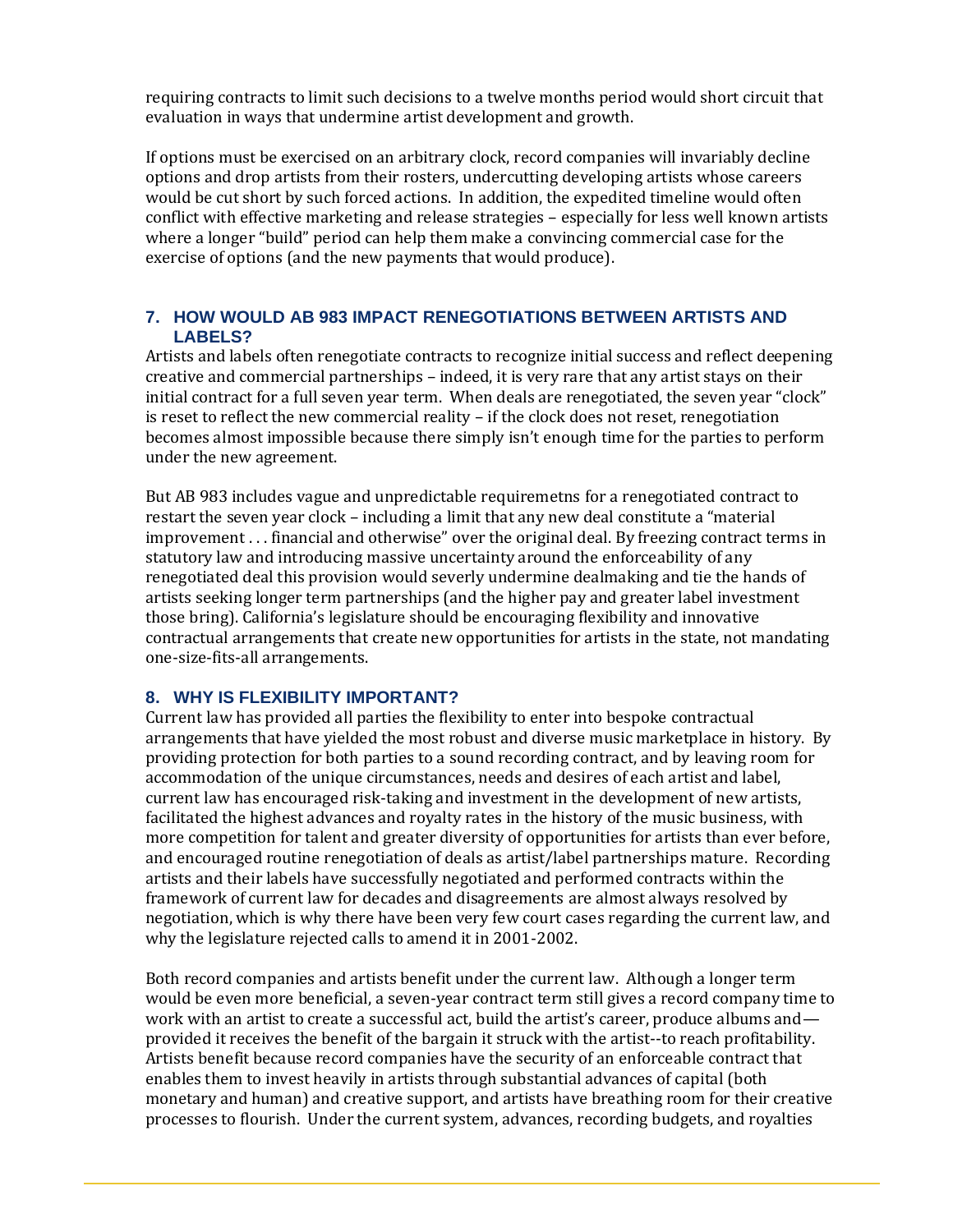are higher and more competitive than ever. The number of deliverable albums required, as well as the barriers to entry, are lower than ever. Artists have more choices, and the industry is more diversified than ever.

# **9. IF AB 983 BECOMES LAW, HOW WILL ARTISTS BE IMPACTED?**

AB 983 would discourage labels from investing in California artists whose prospects of commercial success are not obvious and would force decisions on optioned records to be made on an unreasonably short timeline, cutting tours and other revenue opportunities for artists. The result is fewer artists signed, artists losing control of timing based on creativity, and fewer costly options being exercised.

Record companies invest billions of dollars each year in new musical artists, most of whom do not achieve widespread commercial success. For example, according to MRC Data, more than 160,000 albums were released in 2020, but less than 1.5% of them (about 2,200 releases) sold or streamed the equivalent of 100,000 album sales. The record company absorbs the entirety of any financial losses related to this activity, which are often considerable because the costs of signing and developing an artist and marketing a record are extremely high. For the few artists who achieve widespread commercial success, labels must be able to realize the contractual benefits for which they bargained and to which they are entitled. And, indeed, the revenues derived from those arrangements allow labels to, among other things, invest in artists who may achieve success by other measures, but who record in less commercially remunerative, but no less important, musical genres like jazz, classical, gospel, folk, Tejano, and so on.

Amending the law to impose an arbitrary deadline on options, undermine renegotiation of existing deals, and restrict the ability of record companies to realize the fruits of their investments in California artists could have serious consequences not only for those California artists and the record companies, but also for the thousands of Californians that record companies employ. Any amendment shortening the length of recording contracts, hampering renegotiations, or limiting a record company's recourse when an artist fails to deliver promised recordings would invariably lead to such adverse consequences as:

- Reduction in advances and recording budgets, which are based on deliverables.
- Reduction in royalty rates.

l

- **Decrease in the number of artists signed and increase the number of artists dropped,** which would unfairly benefit the wealthiest artists while hurting middle class working artists.
- **•** Putting pressure on artists to deliver albums before they are creatively ready.
- Hurting tour support since record companies will want artists in the recording studio to get promised deliverables while the clock is running.
- Shortening artist development time with quicker release of albums.

Amendments to the law are unnecessary and, indeed, would be harmful to the very artists the bill purports to protect. There is no need, nor any wisdom, in fashioning an untested solution to a "problem" that does not exist, and that benefits only the most successful artists at the expense of all others.

# **10. IF AB 983 IS BAD FOR ARTISTS, WHY ARE THEY SUPPORTING IT?**

Largely because certain self-interested parties are disingenuously feeding a false narrative that record companies are "exempt" from the seven-year rule. They aren't. Those same parties are portraying AB 983 as a bill to "free artists" from their contracts. In reality, as noted earlier, recording artists are able to walk away from their obligations to deliver personal services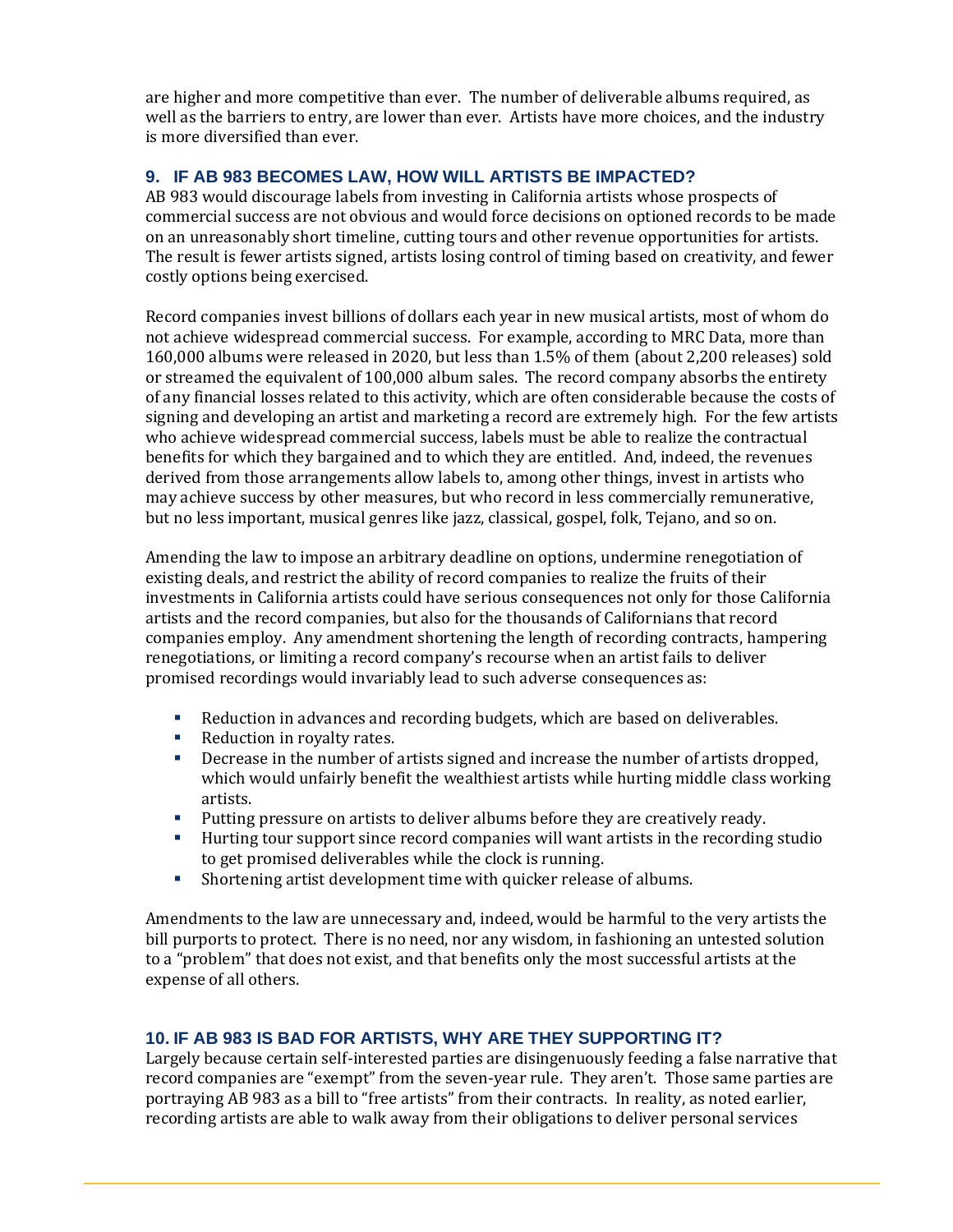under recording contracts after seven years, just like any other provider of personal services under the law. The law recognizes, however, that recording contracts are uniquely measured in deliverables rather than time, and thus clarifies that record companies can recover damages for any albums promised during the full contract term that have not been delivered. AB 983 would almost completely do away with that common-sense protection, limiting the record company's recourse to a return of contract advances but barring recovery of any other investments, marketing and promotion spend, and any expected return. It's no mystery why the prospect of being unilaterally relieved of the obligation to satisfy the terms of a contract—a contract that invariably has been negotiated and renegotiated by sophisticated representatives of the artist—may be appealing, but the appeal is shortsighted given the resulting toll such limitations would take on artist advances, royalties, and creative freedom for all but the most successful artists, who need no such giveaways.

Of course, the issue of recovering damages has little effect on the vast majority of California artists anyway. While record companies invest in and develop artists at all levels of their careers, most artists at both major and independent labels do not remain under contract for more than seven years, for any number of reasons. In many cases, it may be because the artist has not achieved a level of success that would cause the record company to opt for more albums; in other cases, the record company may simply accede to an artist's request to be relieved of his or her contract. Or there yet may be other reasons for the relationship to end. But whatever the reason, the personal services term of most record contracts ends well prior to seven years, mutually, with no obligation of the artist to repay the record company for its investments in the artist. It is only the superstars—the artists most capable of protecting their own interests via their batteries of sophisticated lawyers, agents and managers—whose contracts implicate the seven-year limitation under current law.

The provision regarding recovery of damages under current law does not disadvantage California artists. It simply confirms that labels can seek from California artists the same damages they can seek everywhere else when artists fail to deliver the albums they promised under their contracts.

### **11. HOW OFTEN ARE THE DELIVERY TERMS OF A CONTRACT UPHELD? DO LABELS SUE ARTISTS WHEN THEY DO NOT MEET THE DELIVERY TERMS IN THEIR CONTRACTS?**

Delivery of albums is frequently delayed – often substantially – and labels and artists (and their representatives) work closely together to accommodate the artists' individual needs and circumstances, all with the ultimate goal of optimizing the prospects of a successful recording for the benefit of all parties. Labels recognize that creativity operates on its own schedule, which is why recording contracts are by nature based on deliverables rather than time. Labels have no desire to sue artists, and it almost never comes to that. Labels and their artists are creative as well as business partners, and decisions regarding delivery terms are generally made mutually. AB 983 would upend that essential relationship, helping no one.

#### **12. WHY IS AN ARTIST LIABLE FOR DAMAGES IF THEY TERMINATE THEIR AGREEMENT WITHOUT MEETING THE TERMS OF THEIR CONTRACT UNDER CURRENT LAW? AB 983 WOULD SEVERLY RESTRICT THE DAMAGES PROVISION IN THE LABOR CODE – WHAT WOULD THAT MEAN?**

As with any other legal agreement, if an artist fails to perform a material term of a contract (such as delivering recordings called for by the agreement) within the seven years, he or she could be liable for breach of contract. If an artist terminates a contract after seven years, current law makes clear that record companies may still recover for any remaining albums that a recording artist promised to deliver under the relevant contract. After all, the contract would

l